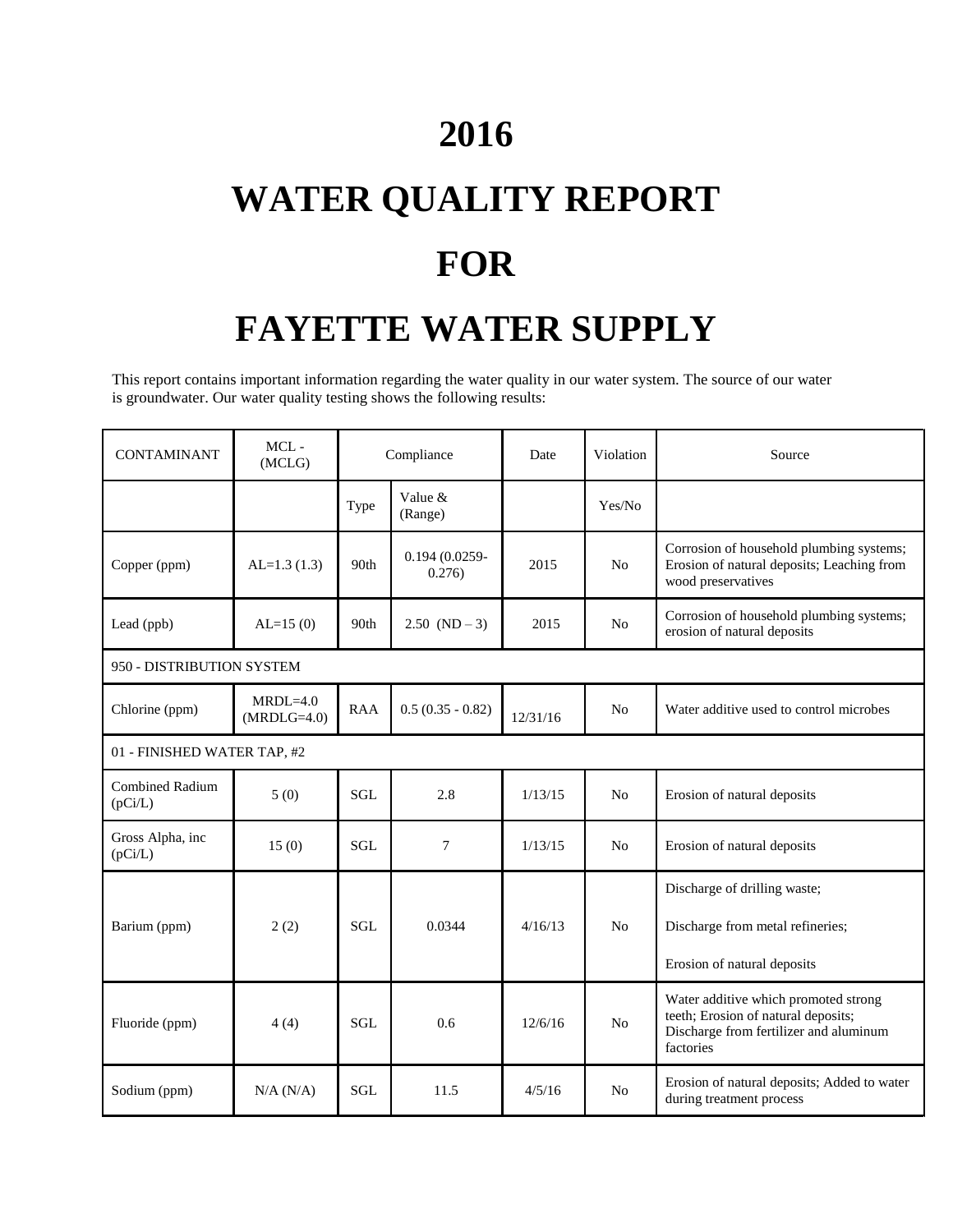| 02 - FINISHED WATER TAP, #3       |           |     |        |           |                |                                                                                                                                    |  |  |  |  |
|-----------------------------------|-----------|-----|--------|-----------|----------------|------------------------------------------------------------------------------------------------------------------------------------|--|--|--|--|
| Gross Alpha, inc<br>(pCi/L)       | 15(0)     | SGL | 7.35   | 2/07/2012 | N <sub>0</sub> | Erosion of natural deposits                                                                                                        |  |  |  |  |
| Fluoride (ppm)                    | 4(4)      | SGL | 0.6    | 12/6/16   | N <sub>0</sub> | Water additive which promoted strong<br>teeth; Erosion of natural deposits;<br>Discharge from fertilizer and aluminum<br>factories |  |  |  |  |
| <b>Combined Radium</b><br>(pCi/L) | 5(0)      | SGL | 4.2    | 1/13/15   | N <sub>0</sub> | Erosion of natural deposits                                                                                                        |  |  |  |  |
| Barium (ppm))                     | 2(2)      | SGL | 0.0373 | 4/16/13   | N <sub>0</sub> | Discharge of drilling wastes; Dischargefrom<br>metal refineries; Erosion of natural deposits                                       |  |  |  |  |
| Sodium (ppm)                      | N/A (N/A) | SGL | 10.8   | 4/5/16    | N <sub>0</sub> | Erosion of natural deposits; Added to water<br>during treatment process                                                            |  |  |  |  |

Note: Contaminants with dates indicate results from the most recent testing done in accordance with regulations.

#### **DEFINITIONS**

- Maximum Contaminant Level (MCL) The highest level of a contaminant that is allowed in drinking water. MCLs are set as close to the MCLGs as feasible using the best available treatment technology.
- Maximum Contaminant Level Goal (MCLG) -- The level of a contaminant in drinking water below which there is no known or expected risk to health. MCLGs allow for a margin of safety.
- ppb -- parts per billion.
- ppm -- parts per million.
- $\bullet$  pCi/L picocuries per liter
- $\bullet$  N/A Not applicable
- ND -- Not detected
- RAA Running Annual Average
- IDSE Initial Distribution System Evaluation
- Treatment Technique (TT) A required process intended to reduce the level of a contaminant in drinking water.
- Action Level (AL) The concentration of a contaminant which, if exceeded, triggers treatment or other requirements which a water system must follow.
- Maximum Residual Disinfectant Level Goal (MRDLG) The level of a drinking water disinfectant below which there is no known or expected risk to health. MRDLGs do not reflect the benefits of the use of disinfectants to control microbial contaminants.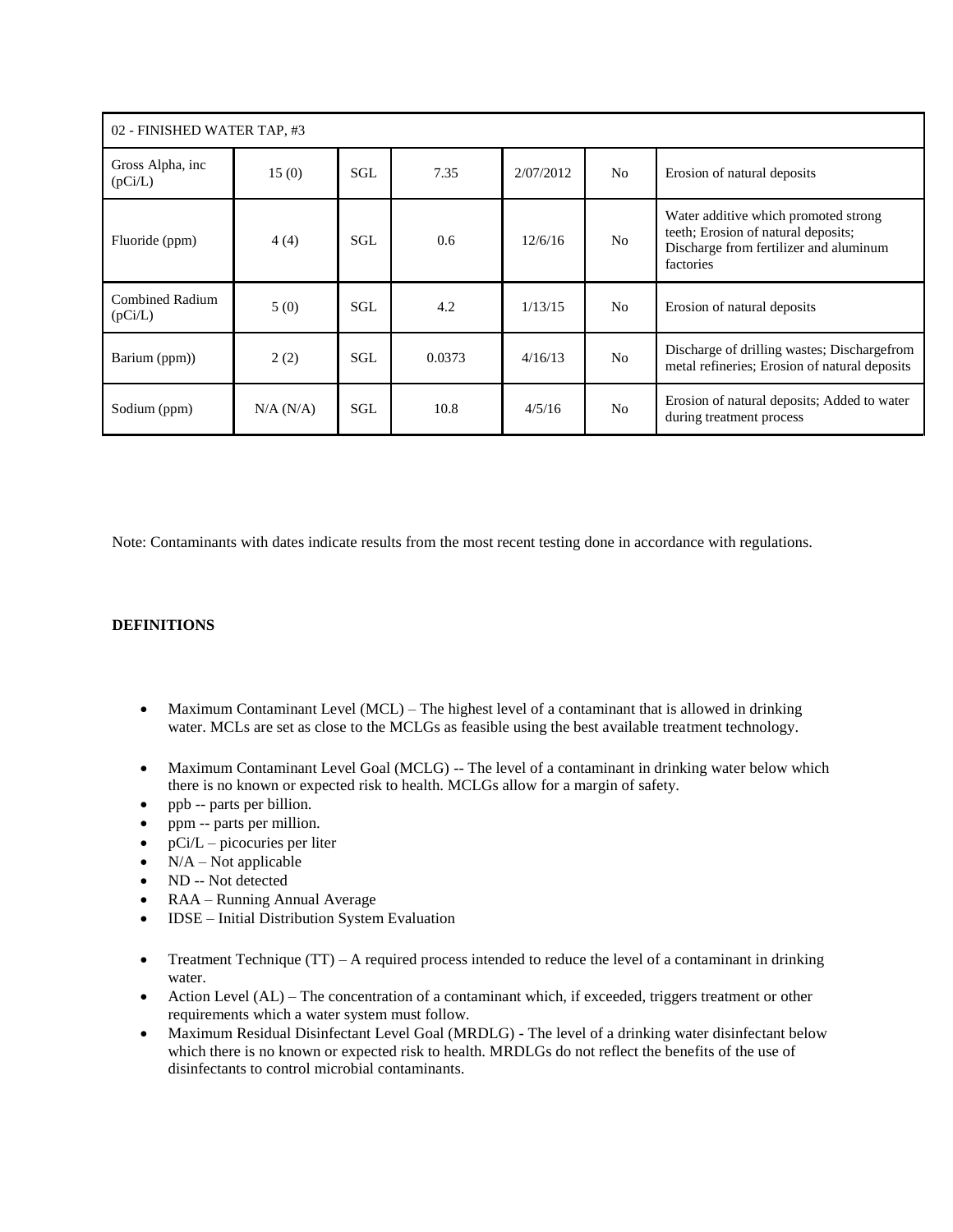- Maximum Residual Disinfectant Level (MRDL) The highest level of a disinfectant allowed in drinking water. There is convincing evidence that addition of a disinfectant is necessary for control of microbial contaminants.
- $\bullet$  SGL Single Sample Result
- TCR Total Coliform Rule

#### **GENERAL INFORMATION**

Drinking water, including bottled water, may reasonably be expected to contain at least small amounts of some contaminants. The presence of contaminants does not necessarily indicate that water posed a health risk. More information about contaminants or potential health effects can be obtained by calling the Environmental Protection Agency's Safe Drinking Water Hotline (800-426-4791).

Some people may be more vulnerable to contaminants in drinking water than the general population. Immunocompromised persons such as persons with cancer undergoing chemotherapy, persons who have undergone organ transplants, people with HIV/AIDS or other immune system disorders, some elderly, and infants can be particularly at risk from infections. These people should seek advice about drinking water from their health care providers. EPA/CDC guidelines on appropriate means to lessen the risk of infection by *Cryptosporidium* and other microbial contaminants are available from the Safe Drinking Water Hotline (800-426-4791).

If present, elevated levels of lead can cause serious health problems, especially for pregnant women and young children. Lead in drinking water is primarily from materials and components associated with service lines and home plumbing. FAYETTE WATER SUPPLY is responsible for providing high quality drinking water, but cannot control the variety of materials used in plumbing components. When your water has been sitting for several hours, you can minimize the potential for lead exposure by flushing your tap for 30 seconds to 2 minutes before using water for drinking or cooking. If you are concerned about lead in your water, you may wish to have your water tested. Information on lead in drinking water, testing methods and steps you can take to minimize exposure is available from the Safe Drinking Water Hotline or at http://www.epa.gov/safewater/lead.

#### **SOURCE WATER ASSESSMENT INFORMATION**

This water supply obtains its water from the sandstone and dolomite of the Cambrian-Ordovician aquifer. The Cambrian-Ordovician aquifer was determined to have low susceptibility to contamination because the characteristics of the aquifer and overlying materials provide natural protection from contaminants at the land surface. The Cambrian-Ordovician wells will have low susceptibility to surface contaminants such as leaking underground storage tanks, contaminant spills, and excess fertilizer application. A detailed evaluation of your source water was completed by the Iowa Department of Natural Resources, and is available from the Water Operator at 563-425- 4316.